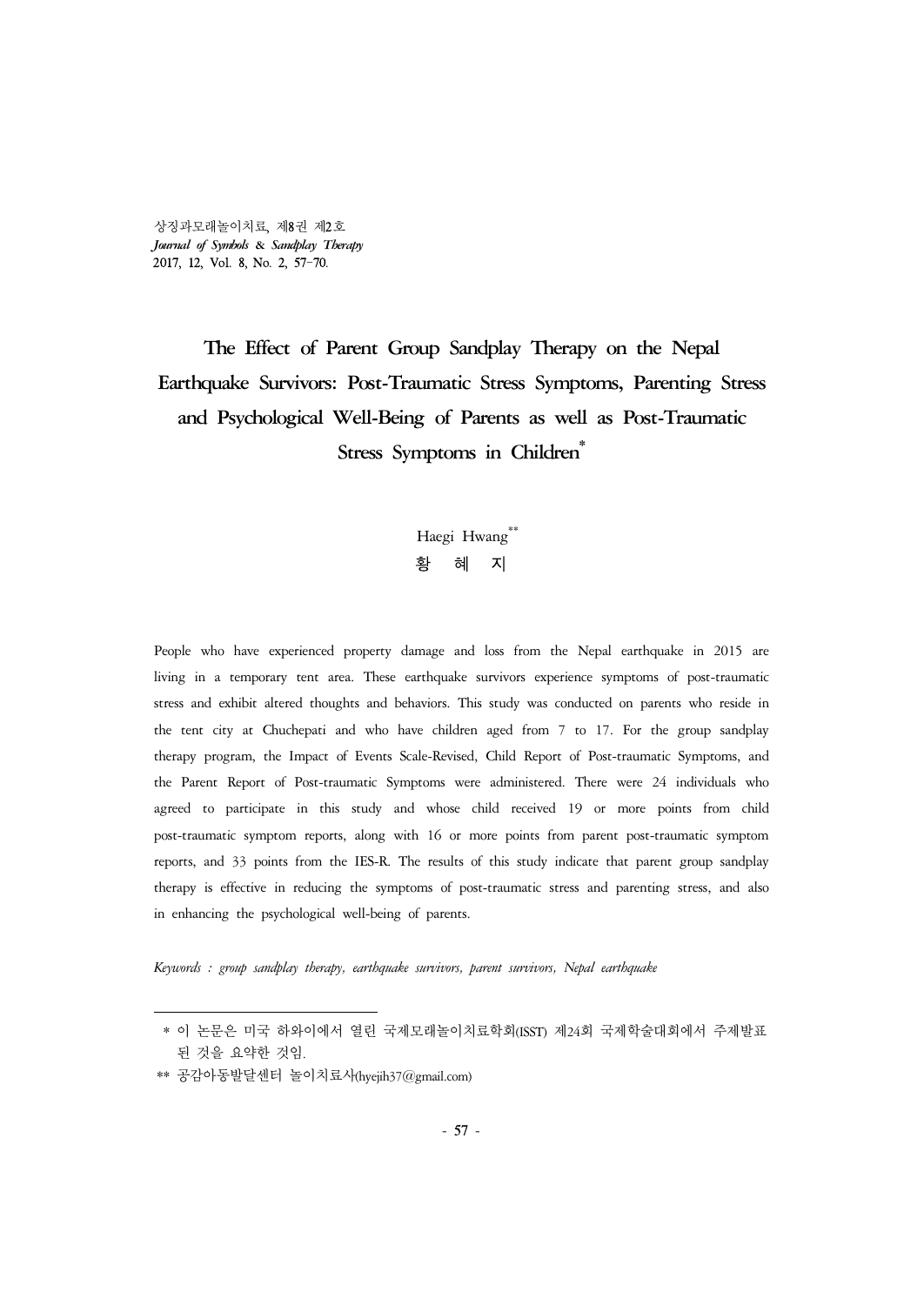#### Ⅰ**. Introduction**

#### 1. Purpose of Research

In April 2015, a major earthquake with a magnitude of 7.3 hit Nepal. Together with multiple aftershocks, the earthquake killed 9,000 people and injured 22,000. More than 550,000 homes were destroyed, and as a result tent cities sprang up across the country (Ministry of Home Affairs, 2015). Traumatic events like this earthquake result in symptoms of intrusion and avoidance, as well as symptoms of negative cognitive and emotional changes in relation to the traumatic event (American Psychiatric Association, 2013). Direct or indirect experiences of such disasters have a negative impact especially on the physical and emotional development of children, who have difficulty expressing their psychological and emotional stress in a verbal manner (Kang et al., 2014).

Children are a group of dependent beings; their development is largely affected by personal, environmental, social and cultural factors (Kang et al., 2011). The parent-child relationship is very important in child development. It is precisely this relationship that impacts the child's resilience either positively or negatively. Therefore, children who experience anxiety and post-traumatic symptoms after an earthquake require parents to provide nurturing in a stable manner (Correia & Linhares, 2007). The higher the level of psychological wellbeing of a parent, the better he or she can provide stable nurturance for the child. Psychological wellbeing is the parent's level of happiness or satisfaction over life as a whole (Moon & Lee, 2010). Parental stress is related to psychological wellbeing: poor psychological wellbeing leads to high level of parental stress. High levels of parental stress largely determine the quality of parent-child relationships as well as the child's development in terms of their emotions, personality and attitude (Lopata, 1972). So in other words, the parent's psychological wellbeing and parental stress have a great amount of influence over the child's development (Jung & Kim, 2014).

The principal religion of Nepal is Hinduism. The Hindus believe that they should entirely surrender their life to the gods and simply accept and resign themselves to what happens in life (Shariff, 2009). The religion suppresses all forms of negative emotional expression. This means that the people of Nepal have not been free to express the psychological difficulties they experienced after the earthquake. Furthermore, the family culture in Nepal emphasizes submission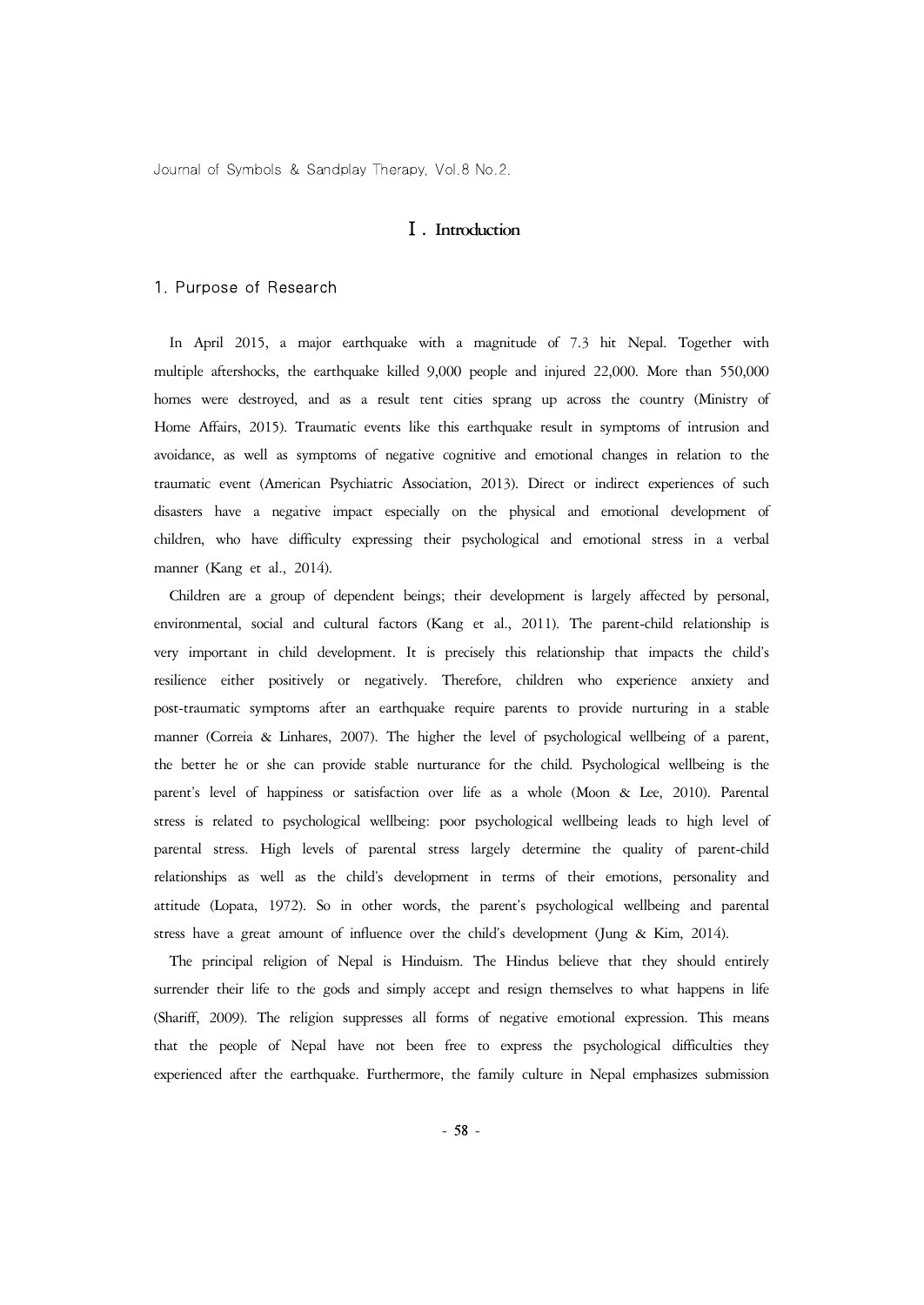to authority and sacrifice on the part of women (Lee, 2015). Such a culture makes it difficult for female victims especially to adapt to the changes in their daily lives after a traumatic event like an earthquake, which further exacerbates the trauma. This can lower parents' levels of psychological wellbeing, which would negatively influence not only the parents but also their children (Jung & Choi, 2010).

Therefore, Nepalese mothers who are particularly affected by Nepal's male-oriented family culture need sandplay therapy that helps them to express their suppressed emotions. Group sandplay therapy enables earthquake survivors to share their personal emotions and accept the emotions of others, allowing active interaction and relationship-building. Furthermore, the therapy allows survivors to externalize their problems caused by the natural disaster, helping them to resolve their conflicts and traumas.

### 2. Research Questions

1) Can the parents' group sandplay therapy reduce the symptoms of post-traumatic stress of Nepal earthquake child survivors?

2) Can the group sandplay therapy reduce the symptoms of post-traumatic stress of Nepal earthquake parent survivors?

3) Can the group sandplay therapy reduce the parenting stress of Nepal earthquake parent survivors?

4) Can the group sandplay therapy enhance the psychological well-being of Nepal earthquake parent survivors?

## Ⅱ**. Research object**

#### 1. Research Participants

The participants were parents with children aged from 7 to 17, who were living in a tent city at Chuchepati in the capital city of Kathmandu. To explain our selection process, first, we chose parents whose child scored 19 or higher on the Child Report of Post-traumatic Symptoms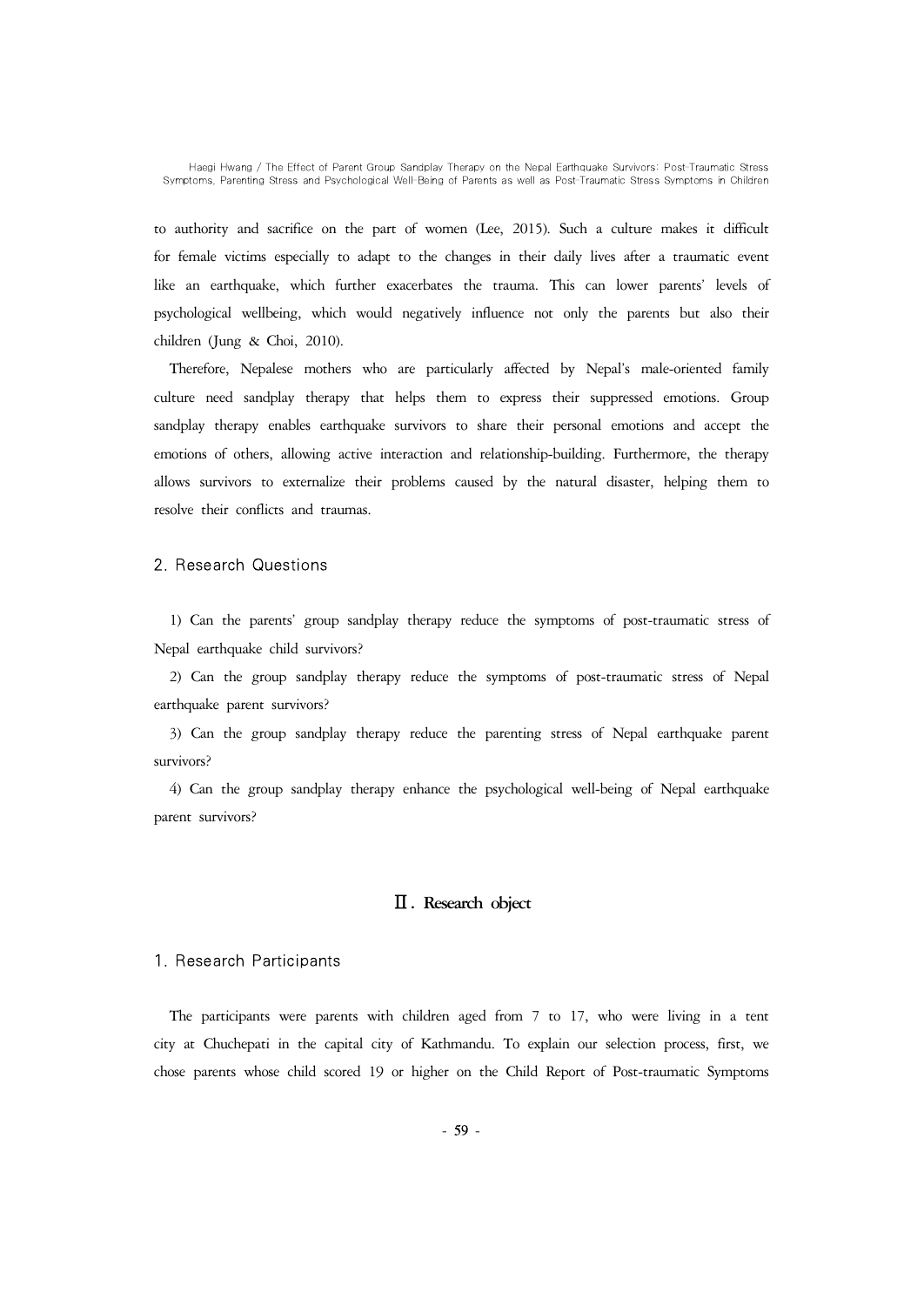|        |                 | Experimental group<br>$(N=12)$ | Control group<br>$(N=12)$ | Z                    |
|--------|-----------------|--------------------------------|---------------------------|----------------------|
|        |                 | M(SD)                          | M(SD)                     |                      |
| Parent | Age             | 42.33(5.14)                    | 39.17(7.02)               | $-1.15$              |
|        | Education level | 0.17(0.58)                     | 0.33(1.15)                | $\theta$             |
|        | Employment      | 2.00(0.00)                     | 1.83(0.39)                | $-1.41$              |
|        | Religion        | 2.08(0.67)                     | 1.33(0.49)                | $-2.31$ <sup>*</sup> |
| Child  | Age             | 13.33(2.90)                    | 13.50(3.48)               | $-0.12$              |
|        | Education level | 4.83(1.99)                     | 5.00(2.30)                | $-0.05$              |
|        | Religion        | 2.00(0.74)                     | 1.33(0.49)                | $-2.11$ <sup>*</sup> |

Table 1. Socio-demographic Equivalence between the Experimental and Control Groups

*\*p<.05*

(CROPS), and 16 or higher on the Parent Report of Post-traumatic Stress Symptoms(PROPS). CROPS is a self-report instrument that helps assess a child's internal symptoms and PROPS is a parent's report on a child's external symptoms. Then among those chosen, we again selected 24 parents who scored 33 or higher on the Impact of Event Scale -Revised (IES-R). We divided these 24 parents into two groups randomly: 12 in the experimental group and 12 in the control group.

In terms of basic information about the participants, the average age of parents was 42 for the experimental group and 39 for the control group. The average age of children for both groups was 13. The duration of residence in the tent city was 16 months for all participants. All parents have remained unemployed since the earthquake. Everyone had experienced the death and injury of family members, relatives or neighbors. And everyone except two people, one in the experimental group and one in the control group, have never received a proper school education.

#### 2. The Questionnaire

To further minimize possible differences in language expression, we arranged an orientation session with a local coordinator, an interpreter and local surveyors to whom we explained the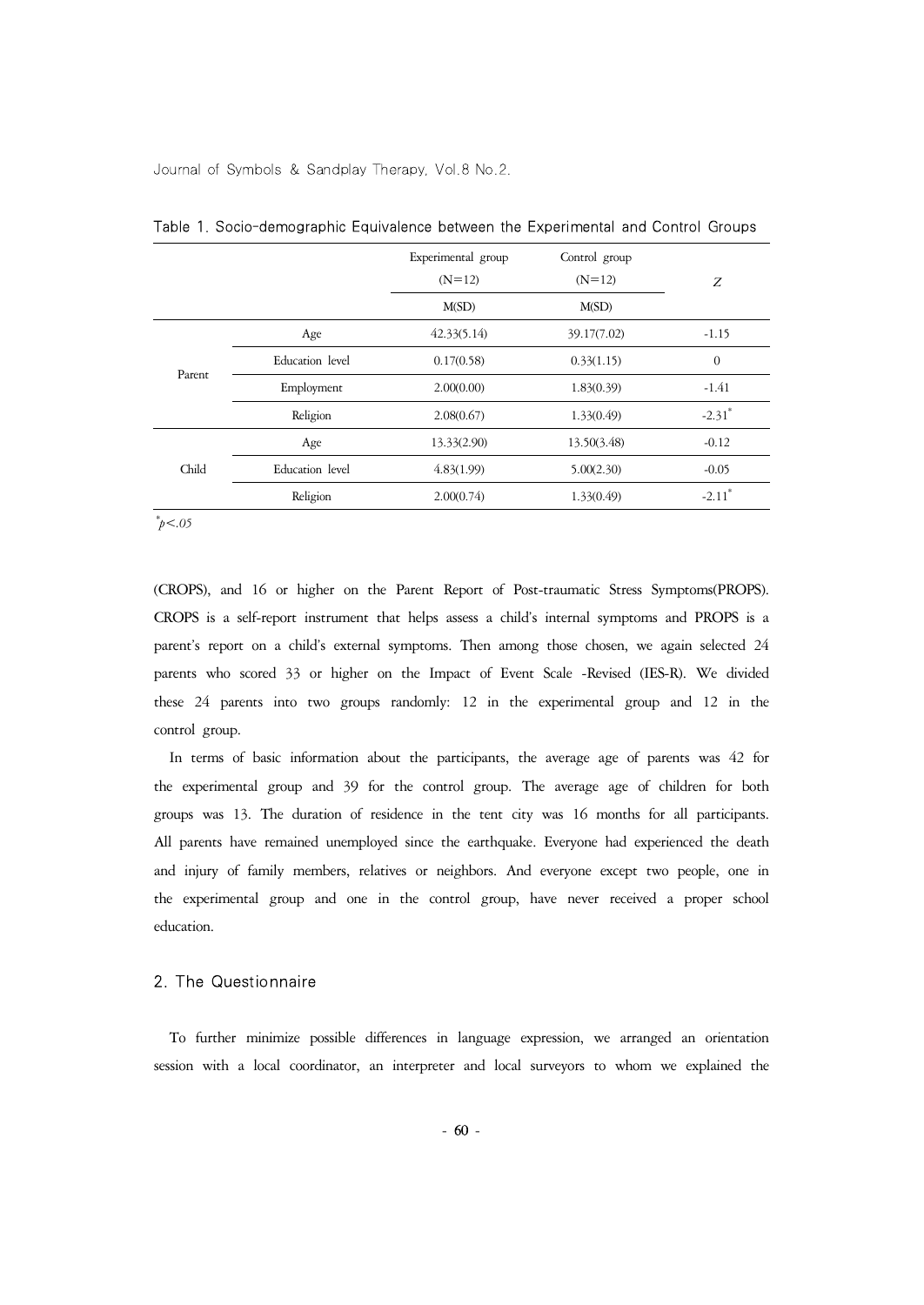contents of the questionnaire and our research ethics and research objective. The local surveyors read the questionnaire in the Nepalese language to the participants, who answered verbally.

#### 3. Research Tools

As tools employed in this study were written either in Korean or English, a Korean professor of psychotherapy and a Nepalese professor of child welfare examined the tools together prior to the study in order to minimize any cultural or language differences. The final language chosen for the tools was English.

# **1) The Child Report of Post-traumatic Symptoms (CROPS) / the Parent Report of Post-traumatic Symptoms (PROPS)**

Both CROPS and PROPS were developed to assess post-traumatic symptoms in children, based on the existing diagnostic criteria of PTSD. The CROPS survey is a self-report measure for children with 26 items related to post-traumatic symptoms. It asks children to report how often they have experienced each item in the past week. The CROPS survey is a 32-item parent-report measure that assesses their children's post-traumatic symptoms. While CROPS is focused more on internal symptoms like thoughts and feelings, PROPS is focused more on observable, external behaviors. The cut-off points are 19 for CROPS and 16 for PROPS. Points higher than the cut-off indicate that the child experiences post-traumatic symptoms (Greenwald & Rubin, 1999). The Cronbach's alpha was .79 for CROPS and .64 for PROPS.

|              | Number of items | Cronbach's a |
|--------------|-----------------|--------------|
| <b>CROPS</b> | 26              | .79          |
| <b>PROPS</b> | 32              | .64          |

Table 2. Internal Consistency of the CROPS and the PROPS

#### **2) The Impact of Event-Revised(IES-R)**

The IES-R is a 22-item self-report measure that assesses subjective distress caused by traumatic events. It is a revised version of the older version, the 15-item IES (Horowitz et al., 1979). The IES-R contains seven additional items related to the hyperarousal symptoms of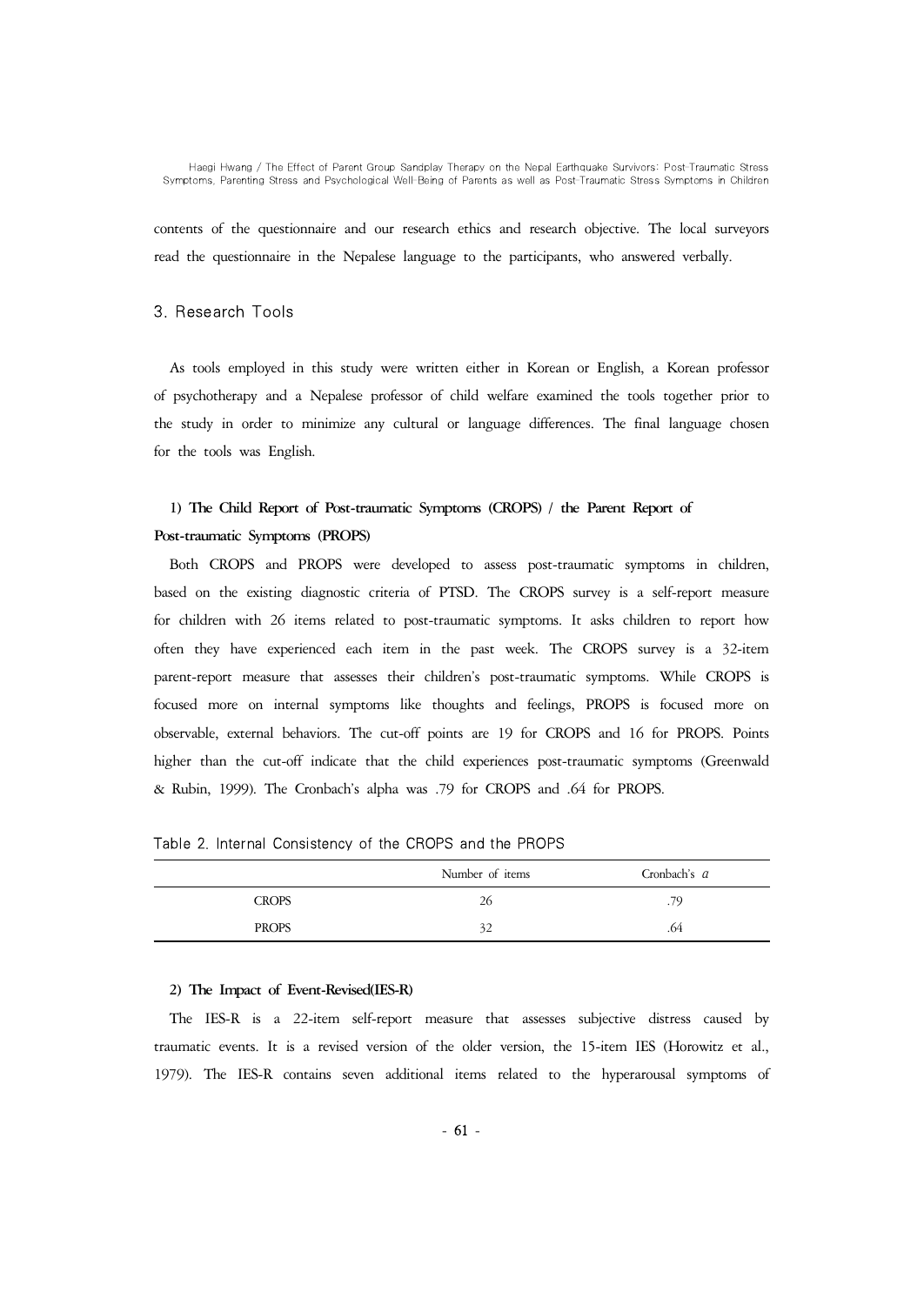| Subscales    | Number of items | Composition of items        | Cronbach's a |
|--------------|-----------------|-----------------------------|--------------|
| Avoidance    | 8               | 5, 7, 8, 11, 12, 13, 17, 22 | .66          |
| Intrusion    | 8               | 1, 2, 3, 6, 9, 14, 16, 20   | .65          |
| Hyperarousal | $^{(1)}$        | 4, 10, 15, 18, 19, 21       | .71          |
| Total        | 22              | ۰                           | .80          |

Table 3. Internal Consistency and Subscales of the IES-R

PTSD, which were not included in the original IES. Items correspond directly to 14 of the 17 DSM-Ⅳ symptoms of PTSD. Respondents are asked to identify a specific stressful life event and then indicate how much they were distress or bothered during the past seven days by each "difficulty" listed (Weiss & Marmer, 1997). The cut-off point for the selection of participants was 33 or higher, which indicates clinically significant PTSD (Weiss, 2007). In this study, the Cronbach's alpha for this scale was .80.

#### **3) Parental Stress Scale (PSS)**

The PSS is an 18-item scale related to both positive and negative aspects of parenting, like compensation and satisfaction as well as burdens and difficulties. To be more specific, the items represent both positive and negative themes of parenthood, the positive being emotional benefits and personal development, and the negative being demands on social resources and restrictions. The higher the total score, the higher the measured level of parental stress. A higher score reflects a lower level of sensitivity toward the child, lower level of ability to respond, and lower quality of parent-child relationship (Berry & Jones, 1995). The Cronbach's alpha for the PSS was .76. There was a standardized instrument for parenting stress, which is the 101-item Parenting Stress Index. However, we used the PSS instead by taking into account Nepal's high illiteracy rate and the lower number of questionnaire items.

Table 4. Internal Consistency and Subscales of the PSS

| <b>Subscales</b> | Number of items | Composition of items                | Cronbach's a |
|------------------|-----------------|-------------------------------------|--------------|
| Positive theme   |                 | 1, 2, 5, 6, 7, 8, 17, 18,           | .64          |
| Negative theme   | 10              | 3, 4, 9, 10, 11, 12, 13, 14, 15, 16 | .71          |
| Total            | 18              | $\overline{\phantom{0}}$            | .76          |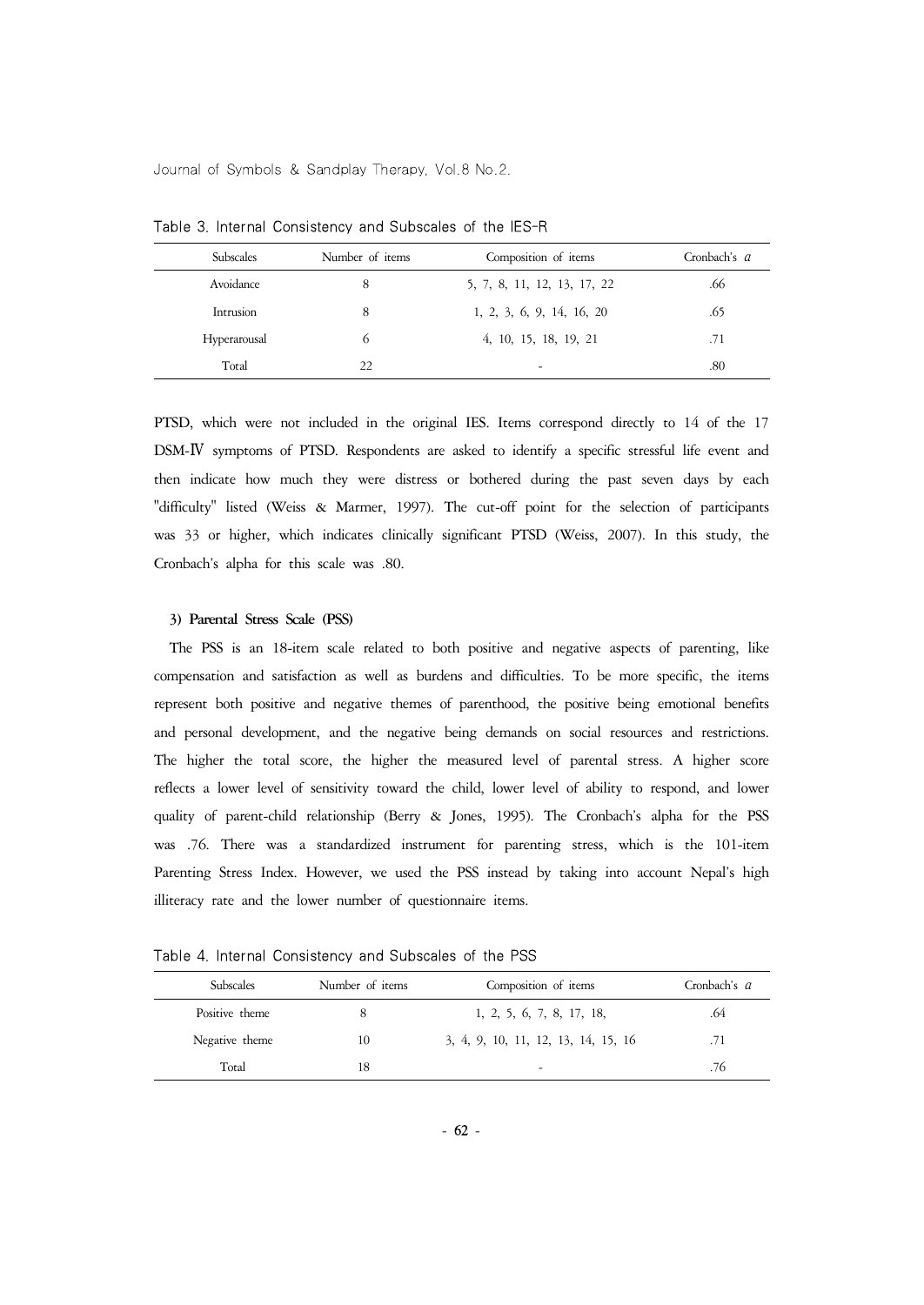#### **4) Psychological Well-Being-Post-Traumatic Changes Questionnaire(PWB-PTCQ)**

It is a standardized instrument comprised of 18 items self-report measure to assess perceived changes in psychological well-being following traumatic events with 6 subscales: Self-acceptance, Autonomy, Purpose in Life, Positive Relations with Others, Environmental Mastery and Personal Growth Orientation. Scores of over 54 indicate the presence of a positive change (Joseph et al., 2012). In this study, the Cronbach's alpha for this instrument was .67.

| Subscales                      | Number of items | Composition of items     | Cronbach's a |
|--------------------------------|-----------------|--------------------------|--------------|
| Self-acceptance                | 3               | 1,7,13                   | .60          |
| Autonomy                       | 3               | 2,8,14                   | .70          |
| Purpose in life                | 3               | 3,9,15                   | .62          |
| Positive relations with others | 3               | 4,10,16                  | .68          |
| Environmental mastery          | 3               | 5, 11, 17                | .60          |
| Personal growth                | 3               | 6, 12, 18                | .61          |
| Total                          | 18              | $\overline{\phantom{a}}$ | .67          |

Table 5. Internal Consistency and Subscales of the PWB-PTCQ

#### 4. Research Design and Process

In order to verify the effect of group sandplay therapy on post-traumatic stress symptoms, parenting stress and the psychological well-being of parents, this study conducted group sandplay on the experimental group and implemented a pretest-posttest design while the control group did not receive any therapy.

The 12 parents of the experimental group were divided into two subgroups: 6 in Subgroup A and 6 in Subgroup B. Each sandplay session was divided into three parts: introduction, activity and a wrap-up. First the participants had time to touch sand and engage. Then they engaged in sandplay therapy, after which they shared the content of their sandtrays and their emotions with their partners.

## 5. Research Analysis

The SPSS Statistics V24 statistical program was used to examine the pre-post effects of group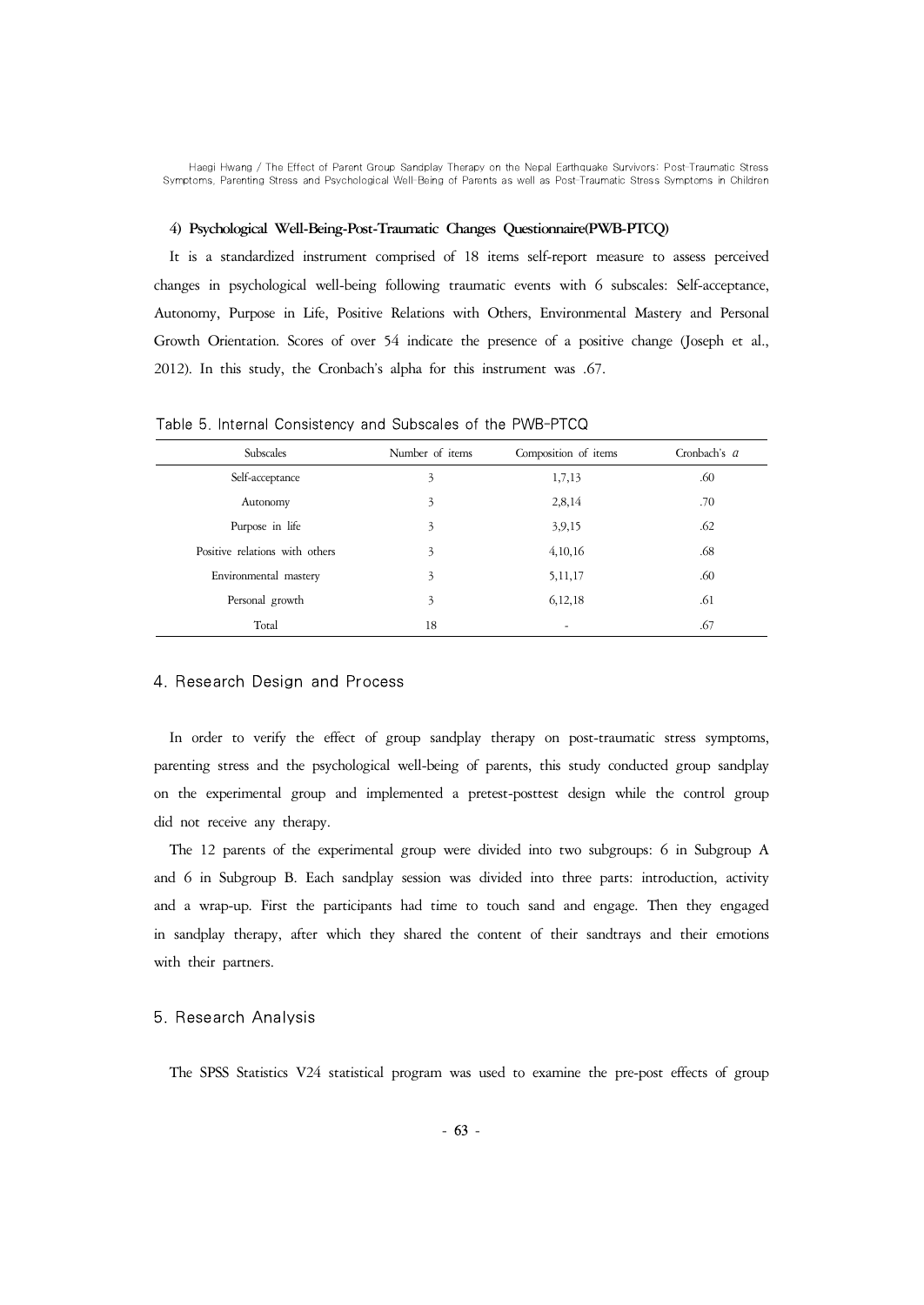sandplay therapy in the experimental group and the control group, and for non-parametric statistics the Wilcoxon test was performed to investigate the difference between the lower factors by scales.

# Ⅲ**. Results**

1. The Effect of Group Sandplay Therapy on Post-Traumatic Stress Symptoms in Child Survivors of the Nepal Earthquake

In the CROPS result for the experimental group, you will see that there was a significant drop in the mean post-test score from the mean pre-test score. Also for PROPS, there was a significant decrease in the mean post-test score for the experimental group. The experimental group's pre-test score of CROPS was fairly high. It was 27.42 points while the cut-off point was 19 or higher, meaning that the children showed fairly high levels of post-traumatic reactions. However, in the post-test, the score fell to 10.58. As for PROPS, the pre-test score was 23.08 but the score fell to 10.33 after therapy, much lower than the cut-off point of 16. Such results demonstrate that post-traumatic symptoms, both internal and external, in children were reduced after their parents received therapy. In other words, parental group sandplay therapy was effective in reducing post-traumatic symptoms in child survivors of the Nepal

|                     |                    | Pre-test    | Post-test   |            |
|---------------------|--------------------|-------------|-------------|------------|
|                     |                    | $(N=12)$    | $(N=12)$    | Z          |
|                     |                    | M(SD)       | M(SD)       |            |
|                     | Experimental group | 27.42(7.95) | 10.58(2.15) | $-3.06**$  |
| Report by<br>child  | Control group      | 23.92(3.78) | 23.50(4.76) | $-0.42$    |
|                     | Z                  | $-1.34$     |             |            |
|                     | Experimental group | 23.08(8.75) | 10.33(3.03) | $-3.06***$ |
| Report by<br>parent | Control group      | 23.92(3.78) | 23.50(4.76) | $-0.42$    |
|                     | Ζ                  | $-0.71$     |             |            |

Table 6. Difference Verification on Post-Traumatic Stress Symptoms in Child Survivors

*\*p<.05, \*\*p<.01*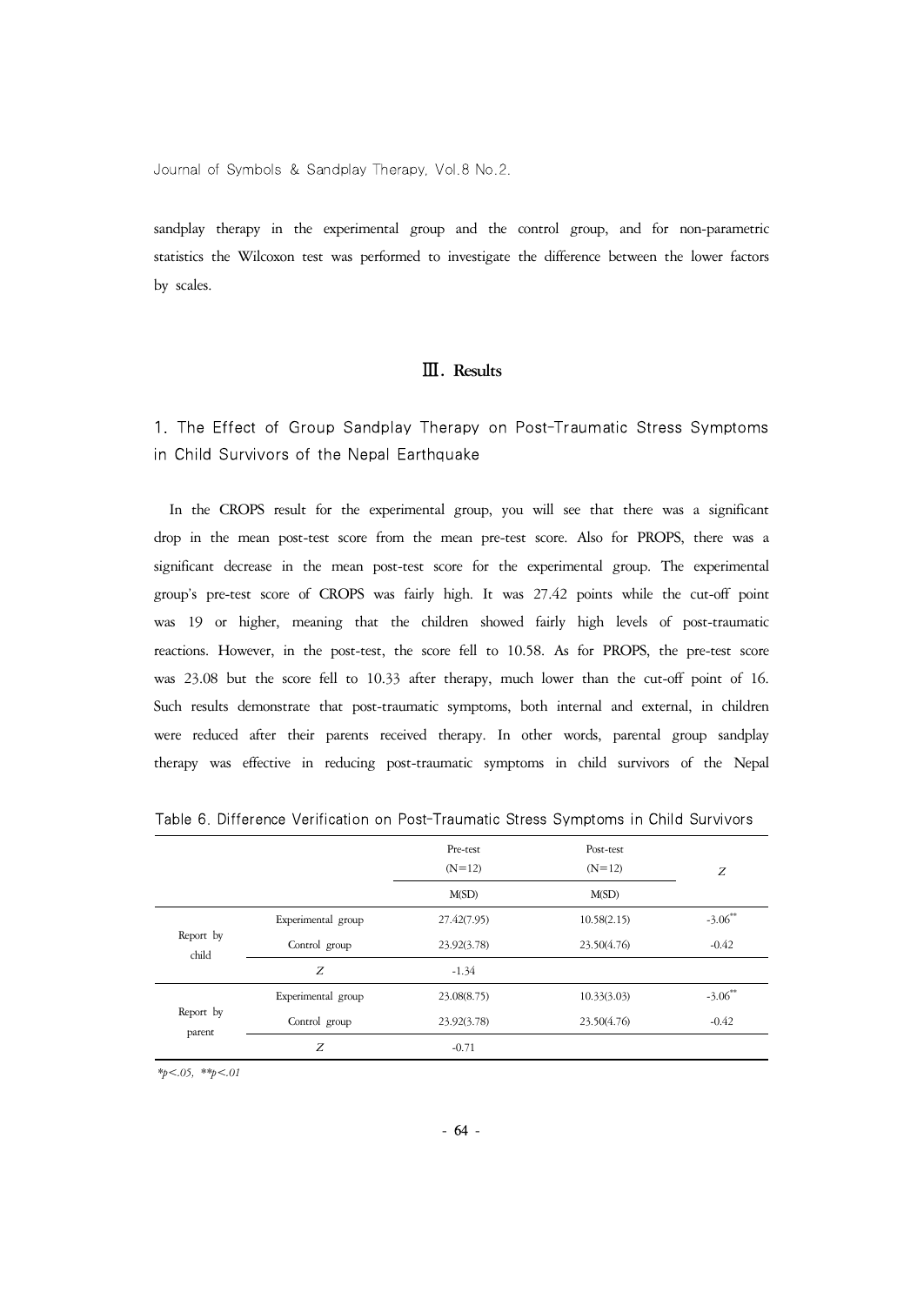earthquake.

# 2. The Effect of Group Sandplay Therapy on Post-Traumatic Stress Symptoms in Parent Survivors

From IES-R in the case of the experimental group, the mean post-test scores for the three subscales of hyperarousal, avoidance and intrusion as well as the total score all underwent a significant reduction. Pre-test total scores of 37 or higher indicate PTSD symptom serious enough to affect the immune system. That the score was 50 prior to therapy indicated that even a year after the incident, parent survivors of the Nepal earthquake still suffered from post-traumatic stress. However, after therapy, the score fell to 24.67. A score of 24 indicates not the existence of PTSD symptoms, but rather the potential for these symptoms. That such a high score fell to a score low enough to indicate lighter symptoms shows that despite the short intervention, group sandplay therapy was effective in reducing post-traumatic symptoms.

|              |                    | Pre-test     | Post-test   |            |
|--------------|--------------------|--------------|-------------|------------|
|              |                    | $(N=12)$     | $(N=12)$    | Z          |
|              |                    | M(SD)        | M(SD)       |            |
|              | Experimental group | 17.92(3.42)  | 8.67(1.87)  | $-3.07***$ |
| Avoidance    | Control group      | 18.67(4.12)  | 17.08(3.70) | $-1.32$    |
|              | Z                  | $-0.22$      |             |            |
|              | Experimental group | 19.67(3.37)  | 9.83(3.49)  | $-3.06***$ |
| Intrusion    | Control group      | 18.67(3.94)  | 19.67(2.61) | $-0.59$    |
|              | Z                  | $-0.67$      |             |            |
|              | Experimental group | 12.42(4.10)  | 6.17(1.70)  | $-3.06$ ** |
| Hyperarousal | Control group      | 14.08(4.72)  | 14.08(3.96) | $-0.54$    |
|              | Z                  | $-1.07$      |             |            |
|              | Experimental group | 50.00(9.49)  | 24.67(5.96) | $-3.06$ ** |
| Total        | Control group      | 49.83(10.29) | 50.83(8.73) | $-0.54$    |
|              | Z                  | $-0.53$      |             |            |

Table 7. Difference Verification on Post-Traumatic Stress Symptoms in Parent Survivors

*\*p<.05, \*\*p<.*01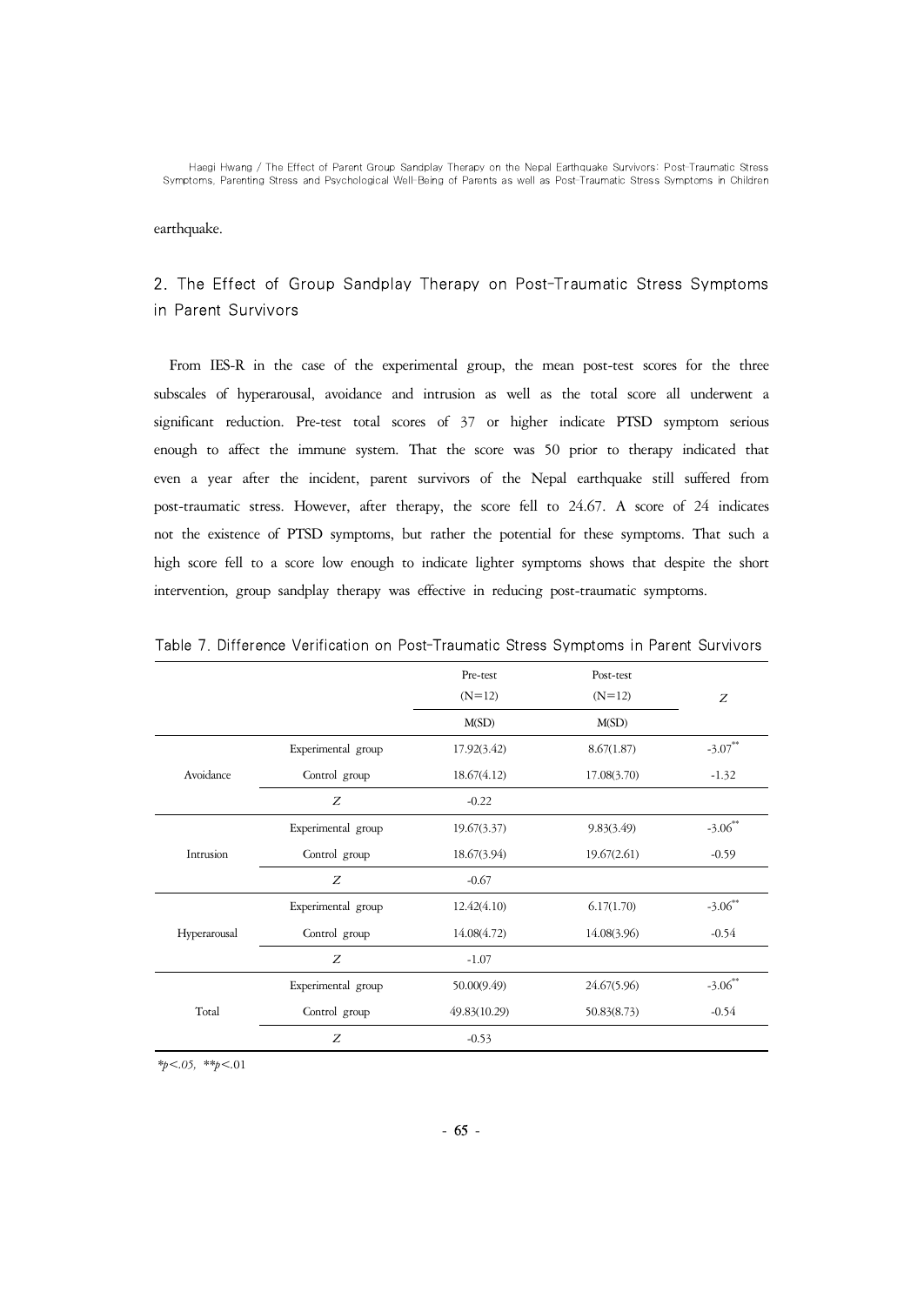# 3. The Effect of Group Sandplay Therapy on Parental Stress of Parent Survivors

For the experimental group, both positive aspects of parenting, which include items on emotional benefits and personal development, and negative aspects of parenting, which include items on demands on social resources and restrictions, showed a significant decrease in their post-test scores. There was a significant reduction in the total score as well. The result showed that group sandplay had a significant effect in reducing the parenting stress of parent survivors of the Nepal earthquake, in terms of both positive and negative aspects of parenting.

|                   |                    | Pre-test    | Post-test   |                      |
|-------------------|--------------------|-------------|-------------|----------------------|
|                   |                    | $(N=12)$    | $(N=12)$    | Z                    |
|                   |                    | M(SD)       | M(SD)       |                      |
|                   | Experimental group | 28.42(1.98) | 16.83(3.10) | $-3.07$ <sup>*</sup> |
| Positive<br>theme | Control group      | 30.58(2.64) | 30.42(3.32) | $-0.36$              |
|                   | Z                  | $-1.79$     |             |                      |
|                   | Experimental group | 40.08(2.43) | 22.92(5.85) | $-3.06$ **           |
| Negative<br>theme | Control group      | 38.25(3.70) | 37.33(2.06) | $-0.85$              |
|                   | Z                  | $-1.13$     |             |                      |
|                   | Experimental group | 65.33(5.33) | 39.75(5.17) | $-3.06$ **           |
| Total             | Control group      | 68.83(3.95) | 68.50(3.09) | $-0.98$              |
|                   | Z                  | $-1.48$     |             |                      |

Table 8. Difference Verification on Parental Stress of Parent Survivors

*\*p<*.05*, \*\*p<.*01

# 4. The Effect of Group Sandplay Therapy on Psychological Well-Being of Parent Survivors

We also examined the effect of group sandplay therapy on the psychological wellbeing of the parents. PWB-PTCQ has 6 subscales: Acceptance, Autonomy, Purpose in Life, Positive Relations with Others, Environmental Mastery, Personal Growth. The experimental group's mean post-test scores for all of these subscales showed a significant increase. The same could be observed in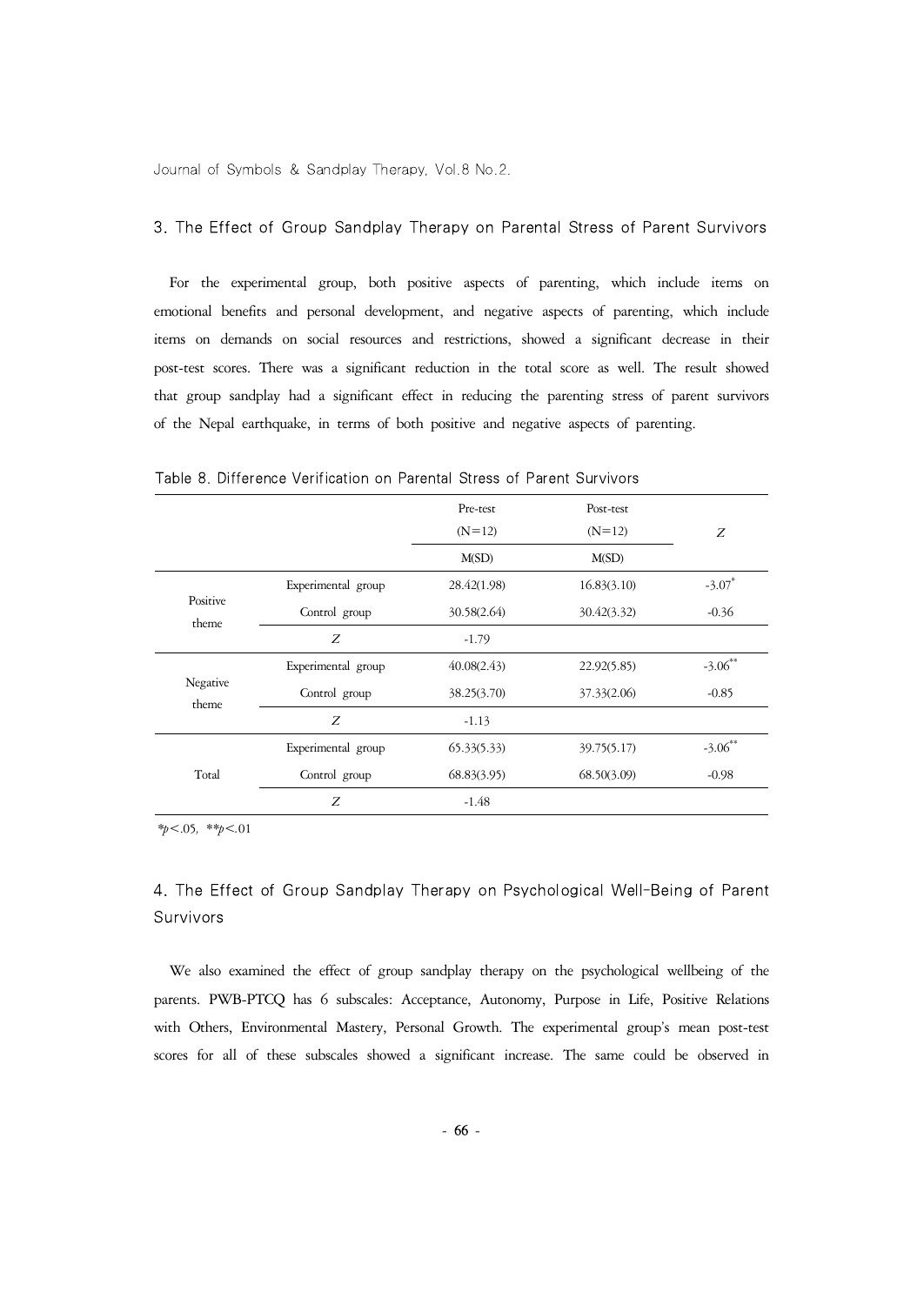|                                   |                    | Pre-test    | Post-test   |                       |
|-----------------------------------|--------------------|-------------|-------------|-----------------------|
|                                   |                    | $(N=12)$    | $(N=12)$    | Z                     |
|                                   |                    | M(SD)       | M(SD)       |                       |
|                                   | Experimental group | 7.33(1.37)  | 12.08(0.90) | $-3.10$ <sup>**</sup> |
| Self-acceptance                   | Control group      | 7.00(2.49)  | 6.75(2.38)  | $-0.42$               |
|                                   | Z                  | $-0.82$     |             |                       |
|                                   | Experimental group | 6.92(2.02)  | 11.17(1.11) | $-2.95***$            |
| Autonomy                          | Control group      | 6.33(1.83)  | 6.17(1.59)  | $-0.10$               |
|                                   | Z                  | $-0.75$     |             |                       |
|                                   | Experimental group | 6.50(1.68)  | 11.08(1.38) | $-3.09$ <sup>**</sup> |
| Purpose in<br>life                | Control group      | 6.25(1.82)  | 5.83(1.34)  | $-0.51$               |
|                                   | Z                  | $-0.72$     |             |                       |
|                                   | Experimental group | 7.75(1.76)  | 12.75(0.87) | $-3.09$ **            |
| Positive relations with<br>others | Control group      | 6.42(1.68)  | 5.42(1.44)  | $-1.25$               |
|                                   | $\boldsymbol{Z}$   | $-1.66$     |             |                       |
|                                   | Experimental group | 7.00(0.85)  | 11.33(1.44) | $-3.08$ **            |
| Environmental<br>mastery          | Control group      | 6.50(0.80)  | 6.33(0.89)  | $-0.43$               |
|                                   | Z                  | $-1.47$     |             |                       |
|                                   | Experimental group | 8.42(1.44)  | 13.00(1.21) | $-3.07***$            |
| Personal<br>growth                | Control group      | 6.92(1.88)  | 6.75(2.18)  | $-0.09$               |
|                                   | Ζ                  | $-1.52$     |             |                       |
|                                   | Experimental group | 43.92(5.70) | 71.42(3.92) | $-3.06$ **            |
| Total                             | Control group      | 39.42(4.93) | 37.25(3.49) | $-1.60$               |
|                                   | Z                  | $-1.68$     |             |                       |

Table 9. Difference Verification on Psychological Well-Being of Parent Survivors

*\*p<.05, \*\*p<.01*

the total post-test score as well. Scores of over 54 indicate the presence of a positive change. Through the post-test result, we were able to see that group sandplay therapy helped improve the parents' psychological wellbeing.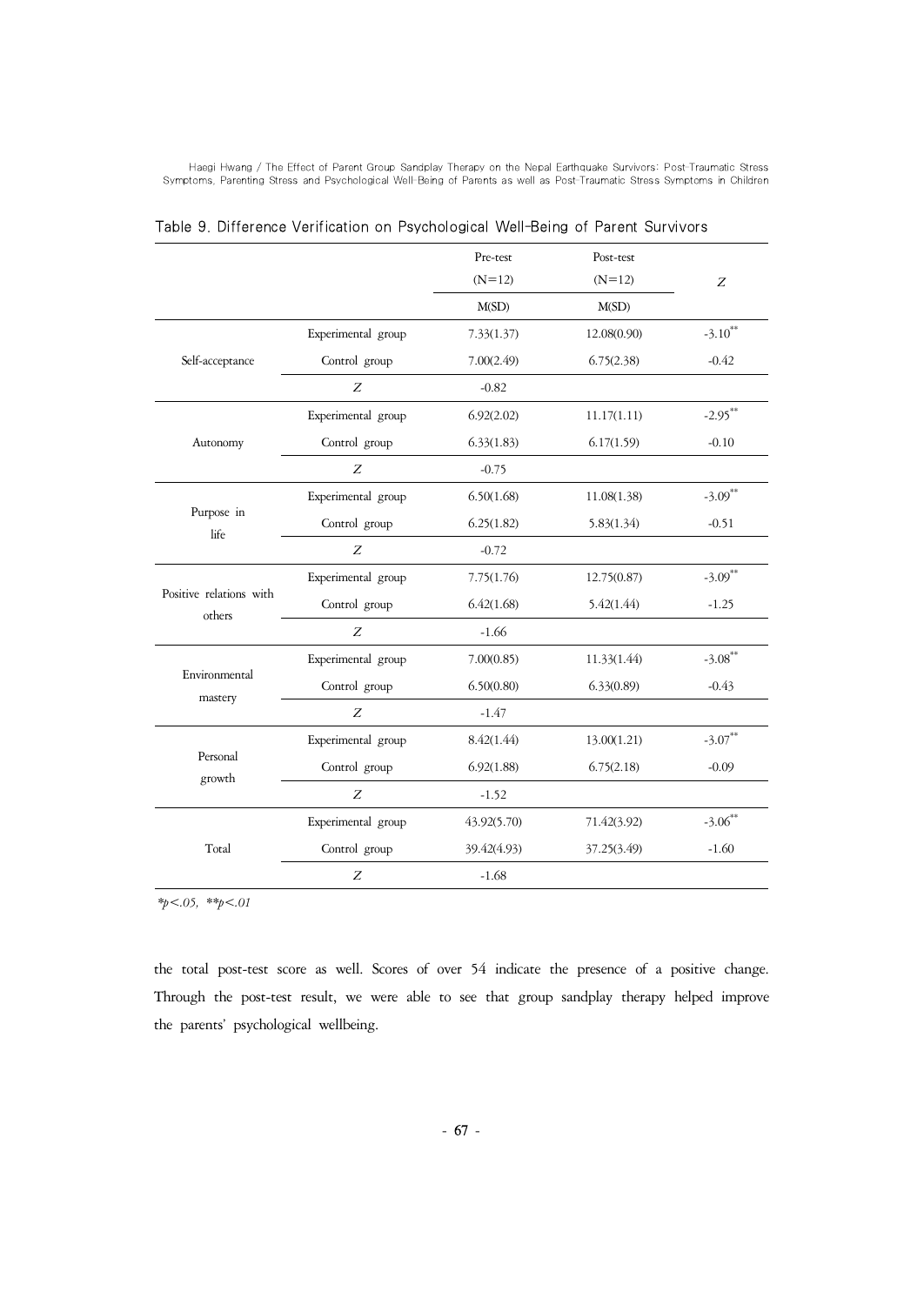## Ⅳ**. Discussion**

To summarize the study findings, this study discovered that group sandplay therapy reduced the parenting stress and increased the psychological wellbeing of parent survivors of the Nepal earthquake. Moreover, it found that group sandplay therapy significantly reduced post-traumatic symptoms in both the child and parent survivors.

Many studies involving a group sandplay therapy intervention for child and adolescent survivors of natural disasters have been conducted in Korea and other countries. But there were an insufficient number of studies that made the same type of intervention for parents. This study is therefore meaningful in that it has been able to confirm that the group sandplay therapy approach is effective for parent survivors of earthquakes. What is also meaningful is that the study confirmed that parents' group sandplay therapy is effective in reducing post-traumatic symptoms in their children.

However, in light of the fact that participants in this study were limited to parent survivors residing in a certain part of Nepal, the research results cannot speak for the entire group of earthquake survivors. In addition, only seven sessions of sandplay therapy were administered to the participants, which meant that we were not able to validate the therapy's long-term effects. Therefore, continued research efforts as well as a follow-up validation of the therapy's effects would be needed.

Once its limitations are overcome, group sandplay therapy, together with the development of various psychological therapeutic approaches and programs, could greatly assist both parent and child survivors of unexpected natural disasters, especially earthquakes, to return to their normal lives as soon as possible. This study serves as an objective base for future studies, through which long-term, sustainable sandplay therapy interventions will actively be made in cases of earthquakes.

#### **References**

American Psychiatric Association. (2013). *Diagnostic and statistical manual of mental disorders,* 5th Edition. Arlington, VA: American Psychiatric Association.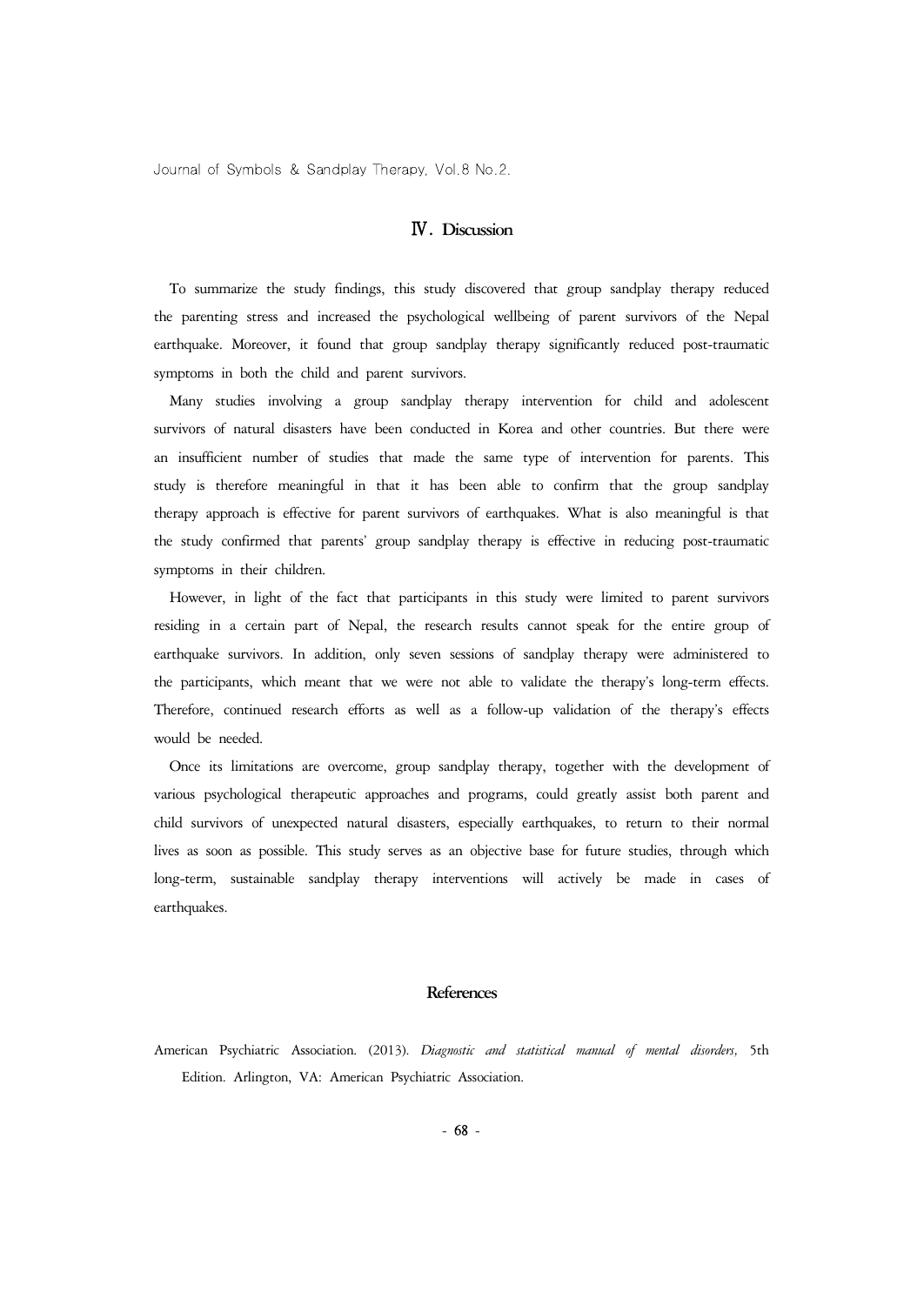- Berry, J. O., & Jones, W. H. (1995). The parental stress scale: Initial psychometric evidence. *Journal of Social and Personal Relationships, 12*(3), 463-472.
- Correia, L., & Linhares, M. B. M. (2007). Maternal anxiety in the pre- and postnatal period: A literature review. *Revista Latino-Americana Enfermagem, 15*(4), 677-683.
- Greenwald, R., & Rubin, A. (1999). Assessment of posttraumatic symptoms in children: Development and preliminary validation of parent and child scales. *Research on Social Work Practice, 9*(1), 61-75.
- Horowitz, M., Wilner, N., & Alvatez, W. (1979). Impact of event scale: A measure of subjective stress. *Psychosomatic Medicine, 41,* 209-218.
- Joseph, S., Maltby, J., Wood, A. M., Stockton, H., Hunt, N., & Regel, S. (2012). The Psychological Well-Being-Post-Traumatic Changes Questionnaire(PWB-PTCQ): Reliability and validity. *Psychological Trauma Theory, Research, Practice, and Policy, 4*(4), 420.
- Jung, D-Y., & Choi, J-A. (2010). A Comparative study on psychological well-being of parent of children with and without disabilities. *Journal of Emotional* & *Behavioral Disorders, 26*(3), 319-343.
- Jung, Y-J., & Kim, Y-J. (2014). The effects of NLP counseling program on parenting stress, psychological well-being, and parenting attitude among mothers: The case of those with preschooler or school-aged children. *The Korean Journal of Health Psychology, 19*(2), 485-507.
- Kang, I-A., Jang, M-K., Kim, J-K., & Kim, M-K. (2011). The effect of sandplay therapy on depression and EEG of parents having children in psychotherapy. *Korean Journal of Child Welfare, 9*(3), 39-60.
- Kang, S-U., Kwon, J-S., Lee, H-J., & Jeon, H-G. (2014)*.* Social security measures for the vulnerable social group during disasters**.** *Korea Institute for Health and Social Affairs.*
- Lee, K-Y. (2015). Nepalese women migration to Korea and paid work: A case study on marriage migrant women in Gwangju Metropolitan City. Jo*urnal of DIASPORA Studies, 9*(2), 121-149.
- Lopata, H. Z. (1972). *Occupation: Housewife.* New York: Oxford University Press.
- Ministry of Home Affairs DRR Portal (2015). *Housing Damage Information.* Retrieved from http://drrpotal.gov.np/
- Moon, H-J., & Lee, J-S. (2010). The study of relationships between mothers' parenting style and internal-external control, psychological well-being and depression in early childhood. *Journal of Korean Home Management Association, 29*(1). 127-138.
- Shariff, A. (2009). Ethnic identity and parenting stress in south Asian families: Implications for culturally sensitive counselling. *Canadian Journal of Counselling and Psychotherapy, 43*(1), 35-46.
- Weiss, D. S. (2007). The impact of event scale-revised. *Assessing psychological trauma and PTSD: A*